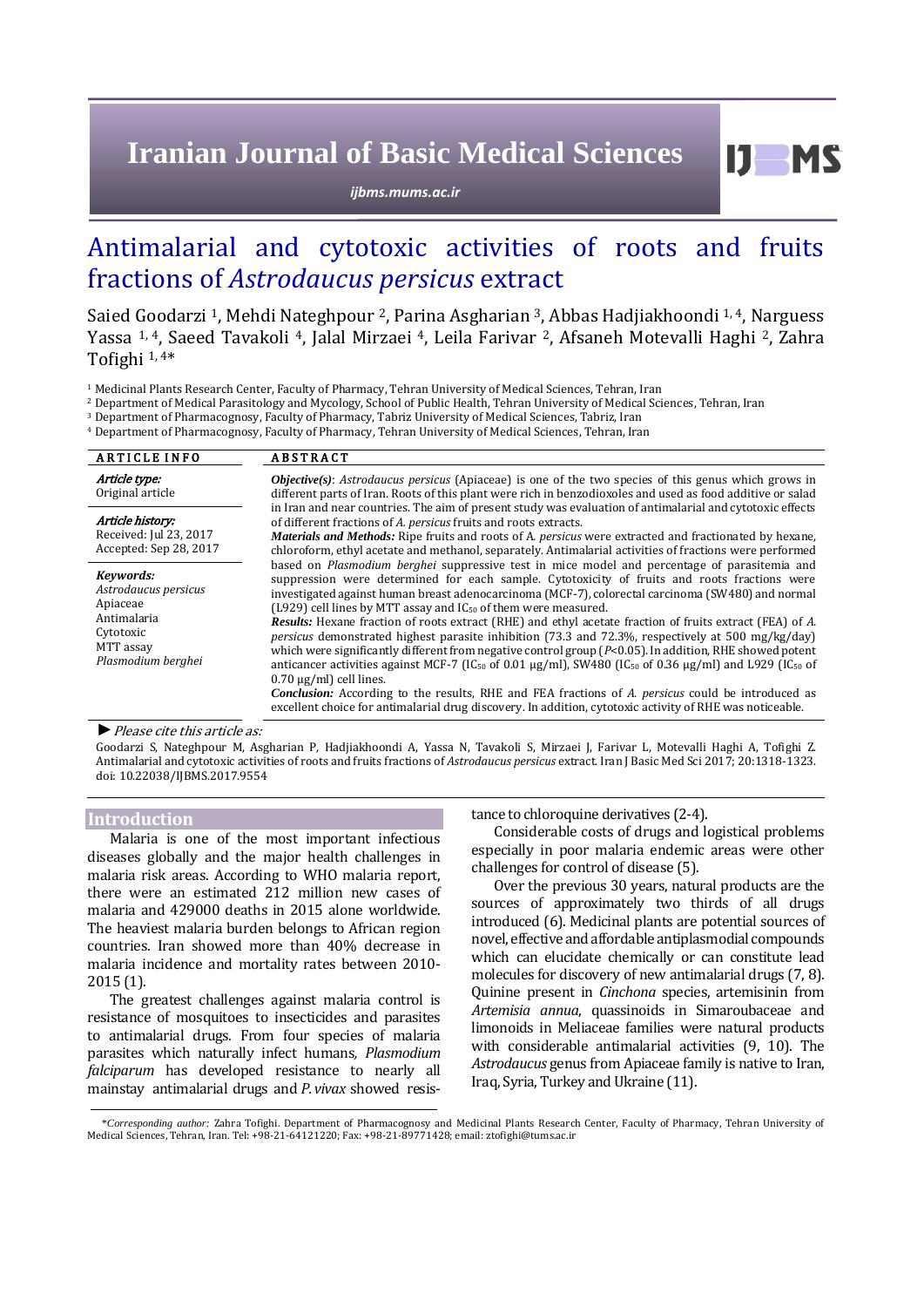Two species of *A. persicus* (Boiss.) Drude and *A. orientalis* (L.) Drude distributed in various parts of Iran.

Aerial parts and roots of *Astrodaucus* used as food additive or salad in some regions of Iran and Turkey (12). New compounds with 1, 3-benzodioxole structures were isolated and elucidated from different fractions of *A. persicus* roots extract (13). Benzodioxoles demonstrated antimalarial, antioxidant, antitumor, antibacterial, antifungal, antiparasitic, pesticides and herbicides properties (14).

There was no investigation on antimalarial activities of *A. persicus*, therefore to fill this gap in, the present study was designed to evaluate antimalarial and cytotoxic activities of different fractions of fruits and roots extracts of *A. persicus*.

# **Materials and Methods**

## *Plant materials*

Ripe fruits and roots of *A. persicus* (Boiss.) Drude were collected in September 2015 from Zanjan Province, Iran. Plant was deposited in Herbarium of Faculty of Pharmacy, Tehran University of Medical Sciences (6553-TEH; identified by Dr Y Ajani). The samples were dried in shade and powdered separately.

### *Extraction and fractionation*

The *A. persicus*fruits (150 g) and roots (1190 g) were extracted separately with 80% methanol by maceration at 25±2 °C to obtain crude fruits extract (FE 17 g) and roots extract (RE 42.5 g). FE and RE were fractionated with hexane (FHE 2.88 g, RHE 15.63 g), chloroform (FCL 0.76 g, RCL 7.44 g), ethyl acetate (FEA 0.33 g, REA 2.54 g) and the residue named methanol fraction (FME 11.53 g, RME 15.25 g).

## *Animals*

The Swiss albino male mice (20-25 g) were obtained from the Pasteur Institute of Iran. The animals were housed in comfortable cages at room temperature under 12 hr light-dark cycles with free access to standard pellet diet and clean water *ad libitum*. The study performed according to the Helsinki rules in animal house of School of Public Health, Tehran University of Medical Sciences, Tehran, Iran. All procedures performed in studies involving animals were in accordance with the Ethical Standards of Tehran University of Medical Sciences (IR.TUMS.REC. 1394.935).

# *Parasites*

Chloroquine-sensitive *Plasmodium berghei* (NICD strain) was obtained from Haffkine Institue, India for induction of malaria in experimental mice.

Two weeks previous to the tests, mice were infected with 0.2 ml suspension of *P. berghei* via intra-peritoneal (IP) route and were used as donor.

#### *Inoculum preparation*

The parasitemia of the *P. berghei* infected donor mice were measured every day. Four days after infection, parasitemia reached about 10%. The heart blood of infected donor mice was collected via cardiac puncture into heparinized test tube after anaesthetizing animals with ketamine/xylazine.

The blood was diluted with physiological saline. The dilution was done based on the parasitemia percentage of donor mice and RBC count of normal mice (15). Mice were then infected by injecting 0.2 ml of diluted blood suspension intraperitoneally (IP) which contained 10<sup>6</sup> parasitized erythrocytes on day 0 (D0).

## *Antimalarial test*

*Plasmodium berghei* suppressive test, a preclinical test for measurement of potential bioactivity of new compounds and extracts, was conducted for determination of the drug doses for producing 50% suppression of parasitemia (16). Mice were grouped into eleven groups of five individual. Treatment was started two hrs after injection of parasites and then continued once daily for 21 days. Group I to IV and V to VIII were treated with 500 mg/kg/day (IP) of hexane, chloroform, ethyl acetate and methanol fractions of fruits and roots extracts, respectively. Positive and negative control groups received chloroquine (10 mg/kg/day) and normal saline as vehicle (0.2 ml/kg/day), respectively. Group XI (blank) were infected mice which didn't receive anything. On the 4<sup>th</sup> day (D<sub>4</sub>), 7<sup>th</sup> day (D<sub>7</sub>), 14<sup>th</sup> day (D<sub>14</sub>), 21<sup>th</sup> day (D<sub>21</sub>), thin blood smears were prepared from the tail of each mouse on microscopic slides, then they were fixed with methanol and stained with 10% Giemsa in distilled water. The numbers of parasitized erythrocytes were counted and percentage of parasitemia and inhibition were determined for each sample. Parasitemia percent and suppression percent were calculated by following formula, respectively (17, 18).

%Parasitemia= Number of Infected RBCs/Total Number of RBCs ×100

%suppression= (%Parasitemia of BG - %Parasitemia of TG)/ %Parasitemia of BG) ×100

Where BG means blank group and TG means treated group. Thin smears of treated mice were investigated on days 7, 14 and 21 after infection, too. Results were expressed as mean±SD. One way analysis of variance (ANOVA) and Tukey *post hoc* were used for analyzing the data and *P*< 0.05 was considered significant.

# *Cytotoxicity evaluation*

#### *Chemicals*

3-(4,5-dimethylthiazol-2-yl)-2,5-diphenyl tetrazo lium bromide (MTT; Sigma-Aldrich, USA); RPMI 1640, fetal bovine serum (FBS), penicillinstreptomycin (GIBCO™ Invitrogen, USA) and trypsin-EDTA (Boehringer, Germany) were prepared.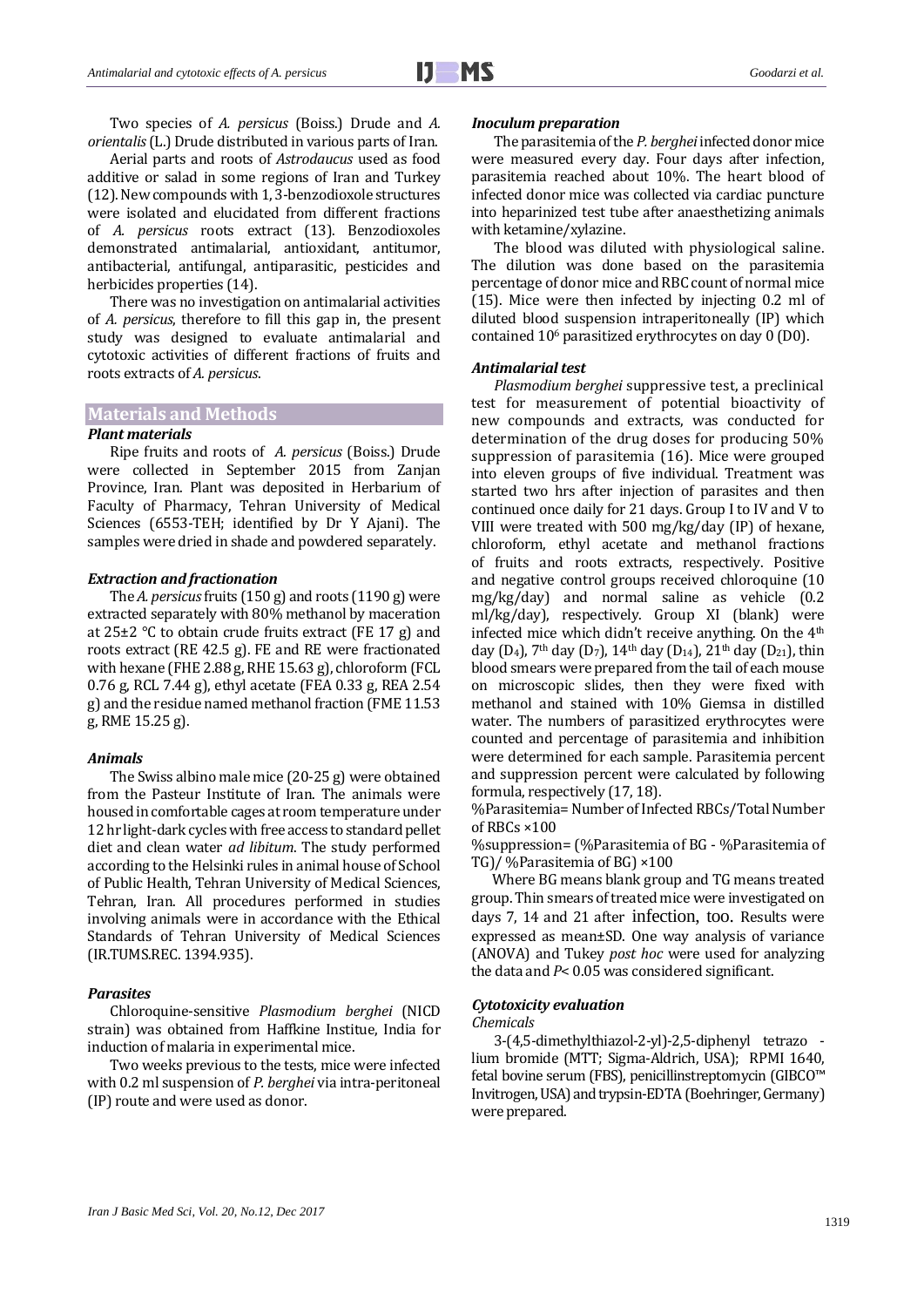| Treatment     | Doses                            | %Parasitemia (%Suppression)         |                         |                                       |                                     |
|---------------|----------------------------------|-------------------------------------|-------------------------|---------------------------------------|-------------------------------------|
|               |                                  | 4 <sup>th</sup> Dav                 | $7th$ Dav               | 14th Dav                              | 21 <sup>th</sup> Day                |
| Normal saline | $0.2$ ml/kg                      | $7.70\pm4.13(13.3)$                 | $19.00\pm 6.63$ (26.7)  | 25.60±4.72 (16.3) <sup>1</sup>        | $50.50 \pm 1.32$ (0.0) <sup>3</sup> |
| <b>RHE</b>    | $500 \,\mathrm{mg/kg}$           | $1.60 \pm 1.14$ (73.3) <sup>*</sup> | $6.80\pm1.56(64.2)$     | $26.00 \pm 1.69$ (15.4)               | $46.75 \pm 2.47$ (9.2) <sup>3</sup> |
| RCL           | $500 \,\mathrm{mg/kg}$           | $3.70\pm2.49$ (38.3)                | $8.10 \pm 1.71$ (57.4)  | $29.87 \pm 2.21$ (2.8) <sup>1</sup>   | $48.00 \pm 2.12$ (6.8) <sup>3</sup> |
| REA           | $500 \,\mathrm{mg/kg}$           | $4.10\pm1.78$ (31.7)                | $10.10\pm3.58$ (46.8)   | $29.83 \pm 3.21$ (3.0)                | ----5                               |
| <b>RME</b>    | $500 \,\mathrm{mg/kg}$           | $4.25 \pm 2.96$ (29.2)              | $11.50\pm8.06$ (31.2)   | $20.37 \pm 13.62$ (33.7) <sup>1</sup> | 48.00 $\pm$ 3.94 (8.4) <sup>3</sup> |
| <b>FHE</b>    | $500 \,\mathrm{mg/kg}$           | $4.08\pm0.86$ (35.3)                | $17.66 \pm 4.40$ (39.1) | 19.80±4.45 (35.2) <sup>1</sup>        | $47.33 \pm 1.53$ (6.3) <sup>3</sup> |
| FCL           | $500 \,\mathrm{mg/kg}$           | $4.70 \pm 1.44$ (25.5)              | $18.64\pm2.36$ (35.7)   | $23.00 \pm 1.41$ (24.8)               | $37.00 \pm 0.0$ $(26.7)^2$          |
| FEA           | $500 \,\mathrm{mg/kg}$           | $1.75 \pm 1.71$ (72.3) <sup>*</sup> | $14.25 \pm 9.63$ (50.9) | $14.75 \pm 9.84$ (51.7) <sup>3</sup>  | 39.33±9.52 (22.1) <sup>4</sup>      |
| <b>FME</b>    | $500 \,\mathrm{mg/kg}$           | $3.13\pm0.68$ (50.3)                | 20.57±4.72 (29.1)       | 24.08±5.37 (21.2)                     | ----5                               |
| Chloroquine   | $10 \frac{\text{mg}}{\text{kg}}$ | $0.00\pm0.00$ (100)                 | $0.00\pm0.00$ (100)     | $0.00\pm0.00$ (100)                   | $0.00\pm0.00$ (100)                 |

**Table 1.** Antimalarial effect of different fractions of *Astrodaucus persicus* roots and fruits extracts against *Plasmodium berghei* infection in mice

Values are expressed as mean±SD, RHE: Root hexane fraction, RCL: root chloroform fraction, REA: Root ethyl acetate fraction, RME: Root methanol fraction, FHE: Fruit hexane fraction, FCL: Fruit chloroform fraction, FEA: Fruit ethyl acetate fraction, FME: Fruit methanol fraction. \*: There was significant difference with normal saline (*P*<0.05). The superscript number means the number of died from five mice in each group.

**Table 2.** Cytotoxicity of different fractions of *Astrodaucus persicus* roots and fruits extracts by MTT assay

| Samples     | $IC_{50}$ (SI)           |                           |                      |  |  |
|-------------|--------------------------|---------------------------|----------------------|--|--|
|             | MCF7                     | SW480                     | L929                 |  |  |
| <b>RHE</b>  | $0.01 \pm 0.01(70)$      | $0.36 \pm 0.1(1.9)$       | $0.70 \pm 0.12$      |  |  |
| RCL         | $42.21 \pm 0.48(2.4)$    | $71.44 \pm 0.17(1.4)$     | $100.00 \pm 0.93$    |  |  |
| <b>REA</b>  | $250.27 \pm 0.15$ (>4.0) | $397.93 \pm 0.12$ (> 2.5) | >1000                |  |  |
| <b>RME</b>  | >1000                    | >1000                     | >1000                |  |  |
| <b>FHE</b>  | >1000                    | >1000                     | >1000                |  |  |
| FCL         | >1000                    | $5.42 \pm 1.24$ (> 184.5) | >1000                |  |  |
| <b>FEA</b>  | >1000                    | >1000                     | >1000                |  |  |
| <b>FME</b>  | >1000                    | >1000                     | >1000                |  |  |
| Doxorubicin | $0.35 \pm 0.07(1.6)$     | $2.50 \pm 0.80(2.4)$      | $0.55 \pm 0.06(0.2)$ |  |  |

Results are expressed as IC<sup>50</sup> value (μg/ml), mean±SD of three determinations; SI: selectivity index, MCF-7: breast adenocarcinoma, SW480: colorectal carcinoma and L929: normal cell lines., RHE: Root hexane fraction, RCL: Root chloroform fraction, REA: Root ethyl acetate fraction, RME: Root methanol fraction, FHE: Fruit hexane fraction, FCL: Fruit chloroform fraction, FEA: Fruit ethyl acetate fraction, FME: Fruit methanol fraction

# *Cell culture*

The human breast adenocarcinoma (MCF-7), colorectal carcinoma (SW480) and normal (L929) cell lines were cultured in RPMI 1640 cell culture medium supplemented with 10% fetal bovine serum (FBS) and 1% penicillin-streptomycin. All cell lines were maintained in a humidified incubator with an atmosphere of 95% air and 5% CO<sub>2</sub> at 37 °C.

# *MTT assay*

Cell viability was determined by the microculture tetrazolium/formazan assay using MTT (19). MTT (5 mg/ml) was dissolved in PBS. The solution was filtered through a 0.2 µm filter and stored at 2-8 °C. Cells were cultured in 96-well plates at density of 10<sup>4</sup> cells/ well in 100 µl medium at 37 °C for 24 hr. Following incubation, the medium of each well was replaced by 100 µl fresh medium containing various concentrations of different fractions of roots and fruits of *A. persicus* extract, which were freshly prepared in DMSO. The final concentration of DMSO was adjusted lower than 1% of total volume. After 48 hr incubation, the medium removed and 20 μl of MTT reagent was added to cells. The plates were incubated at 37 °C for 4 hr in a humidified 5% CO<sup>2</sup> atmosphere. Then the MTT was removed and pure DMSO (100 μl/well) was added to lyse the cells and dissolve formazane crystals. The purple formazane salts formed from enzymatic reduction of yellowish MTT in mitochondria of viable cells. The absorbance was measured immediately using a micro plate reader (Anthos, Austria) at 570 nm. The cell survival was calculated by the following formula:

% Cell survival = Mean absorbance in test wells/Mean absorbance in control wells × 100

The results were generated from three independent experiments; each experiment was performed in triplicate. The  $IC_{50}$  (the median growth inhibitory concentration) was calculated from a dose response curve plotted in the Sigma Plot 10 software.

The selectivity index (SI) of fractions was measured according to the following equation:

SI=  $IC_{50}$  of none cancer cells /  $IC_{50}$  of cancer cells (20).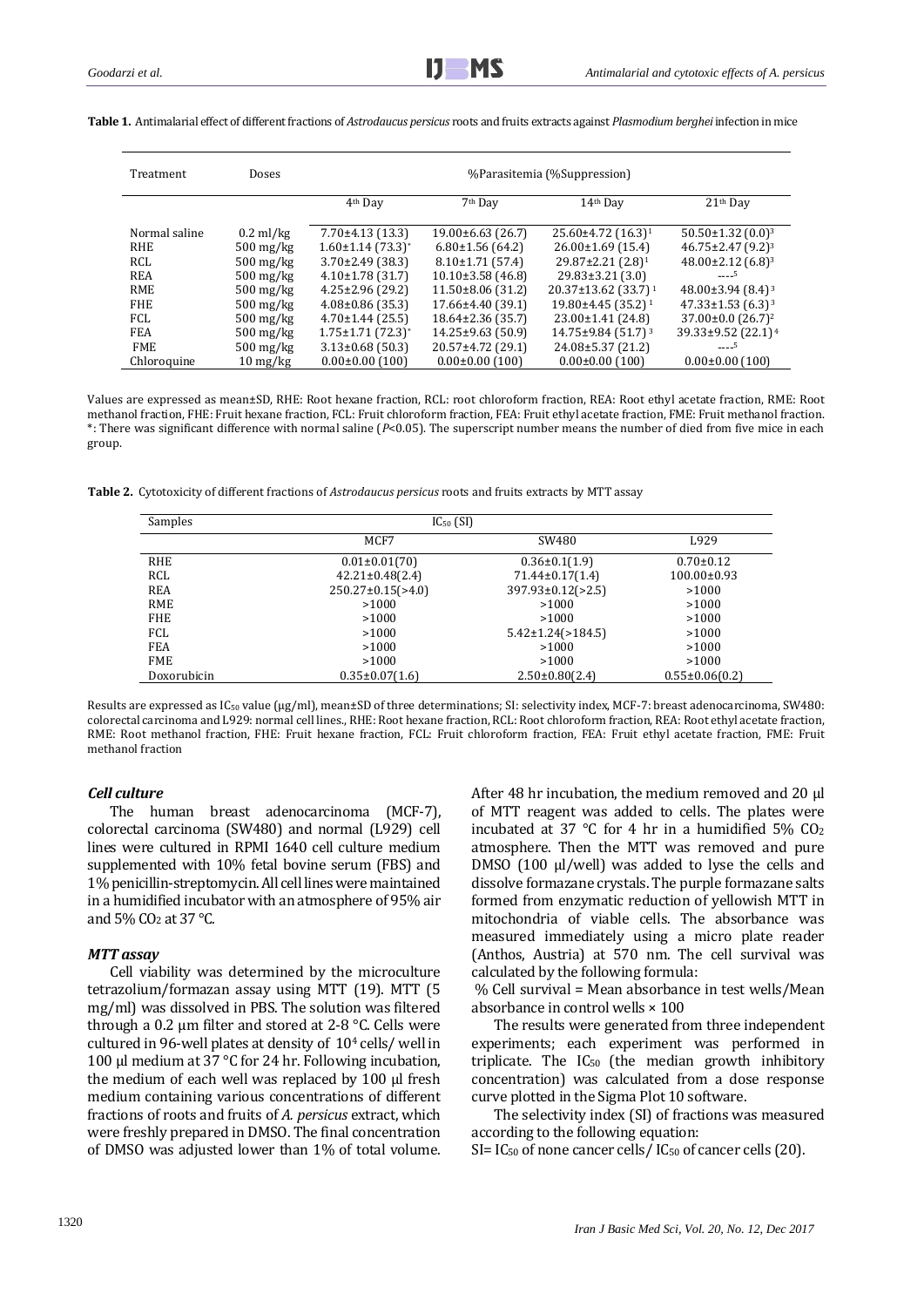# **Results**

# *Antimalarial activity*

Chemo suppressive activity of different fractions of the roots and fruits of *A. persicus* extract against *P. berghei* infection in mice demonstrated in Table 1.

RHE and FEA were the most active fractions exhibiting 73.3 and 72.3 % suppression of *P. berghei* parasitemia on the fourth day, respectively. RHE, RCL and FEA were fractions with highest parasite inhibition (64.2, 57.4 and 50.9, respectively) on the seventh day. Statistical analysis demonstrated only RHE and FEA were significantly different from negative control group on the fourth day (*P*=0.045 and 0.023, respectively). RHE, RCL and FEA didn't show any significant difference from control on the seventh day (*P*=0.19, 0.43 and 0.78, respectively).

## *Cytotoxicity assay*

Cytotoxicity of different fractions of fruits and roots of *A. persicus* extract were evaluated on the human breast adenocarcinoma (MCF-7), colorectal carcinoma (SW480) and normal (L929) cell lines by MTT assay and IC<sup>50</sup> were demonstrated in Table 2. RHE and RCL fractions exhibited potent cytotoxic effects on MCF-7, SW480 and L929 cell lines, while REA fraction showed cytotoxicity on MCF-7 and SW480 cell lines in high doses (IC<sub>50</sub> equal to 250.27 and 397.93  $\mu$ g/ml, respectively). RME fraction showed no cytotoxic effects on different cell lines. From different fractions of fruits extract, only FCL showed potent cytotoxicity ( $IC_{50}$  up to 5.42  $\mu$ g/ml) on SW480 cell line and other fractions didn't show any toxicity.

## **Discussion**

Medicinal plants contain a great variety of metabolites with different structures and biological activities therefore they can be good choices for drug<br>discovery including antimalarial drugs. Two discovery including antimalarial drugs. Two antimalarial drugs of quinine and artemisinin, currently in use have been elucidated from *Cinchona* species and *Artemisia annua* traditionally used for malaria treatment.

In present study, antimalarial activity of different fractions of fruits and roots extracts of *A. persicus* against *P. berghei* infection were investigated in mice and cytotoxicity of them against cancer and normal cell lines were reported.

The parasitemia suppression percentage of almost all roots and fruits fractions of *A. persicus* extract were upper than 30% on fourth and seventh days. The previous investigations demonstrated when parasitemia suppression percentage were more than 30%, the compound or extract is considered as active (21, 22). Another researchers categorized *in vivo* antimalarial activity of plants extracts as moderate, good or very good when the extracts at 500, 250 and 100 mg/kg/day showed 50% or more chemosuppression, respectively (23). According to this classification, only FEA and RHE fractions with parasitemia inhibition extra 50% at 500 mg/kg were effective against malaria.

Intercalation in DNA, inhibition of protein synthesis, prevention of parasite invasion to new RBCs (24, 25), reducing parasite nutrient intake (26), antioxidant and free radical scavenging activity (17) and immunomodulatory effects (27) were proposed as mechanisms for action of antiplasmodial drugs. According to previous investigation, roots extract of *A. persicus* demonstrated potent antioxidant effects and high amounts of total phenolic compounds (12). Also there were reports about dose and time dependent antiproliferative and cytotoxic effects of both roots and aerial parts of *A. persicus* extracts (28, 29). In conclusion, both antioxidant activity and cytotoxicity could be considered as antiplasmodial mechanisms of roots extract of *A. persicus*.

Many antimalarial molecules which discovered have high toxicity and low therapeutic indices (30), Therefore cytotoxicity of different fractions of fruits and roots of *A. persicus* were evaluated.

Following the standard of Plant Screening Program of US National Cancer Institute (NCI), possessing an IC<sup>50</sup> less than 20 μg/ml for crude extracts and less than 4 μg/ml for pure compounds are considered active against the tested cancer cells (19). Based on these criteria, only RHE fraction of *A. persicus* extract demonstrated potent anticancer activities against MCF-7 ( $IC_{50}$  of 0.01  $\mu$ g/ml), SW480 (IC50 of 0.36  $\mu$ g/ml) and L929 (IC<sub>50</sub> of 0.70 µg/ml). This fraction showed potent activity against breast and colorectal cancer cell lines in comparison to doxorubicin with  $IC_{50}$  of 0.35 and 2.50  $\mu$ g/ml, respectively. Cytotoxic activity of RHE on normal cell lines was almost equal to doxorubicin  $(IC_{50}$  of 0.55  $\mu$ g/ml). Another investigation showed IC<sub>50</sub> of cisplatin against MCF-7 was equal to 19.28 µg/ml and against SW480 was equal to 25.69 µg/ml (31). It was obvious that RHE fraction of *A. persicus* was more potent than doxorubicin as an anticancer drug. On the other side, the selectivity of RHE fraction for breast adenocarcinoma was 70 times more than normal cell line and for colorectal carcinoma was almost 2 times more than normal cell line. The previous studies demonstrated compounds with selectivity index higher than 10 was considered as selective while those with SIs lower than 10 but higher than 1 were belong to non-selective ones (20). The results demonstrated RHE could be an excellent choice for anticancer drug discovery especially for its selective effects on breast cancer. FCL fraction showed potent selectivity against colorectal carcinoma cell lines but IC<sup>50</sup> of this fraction was lower than doxorubicin. It could be considered for elucidation of its compounds as leads for anticancer drugs.

Bioactive secondary metabolites containing benzodioxole structures were responsible for many pharmacological activities of plants. Lycorine, a natural alkaloid containing benzodioxole structure, isolated from Amaryllidaceae genera, was active against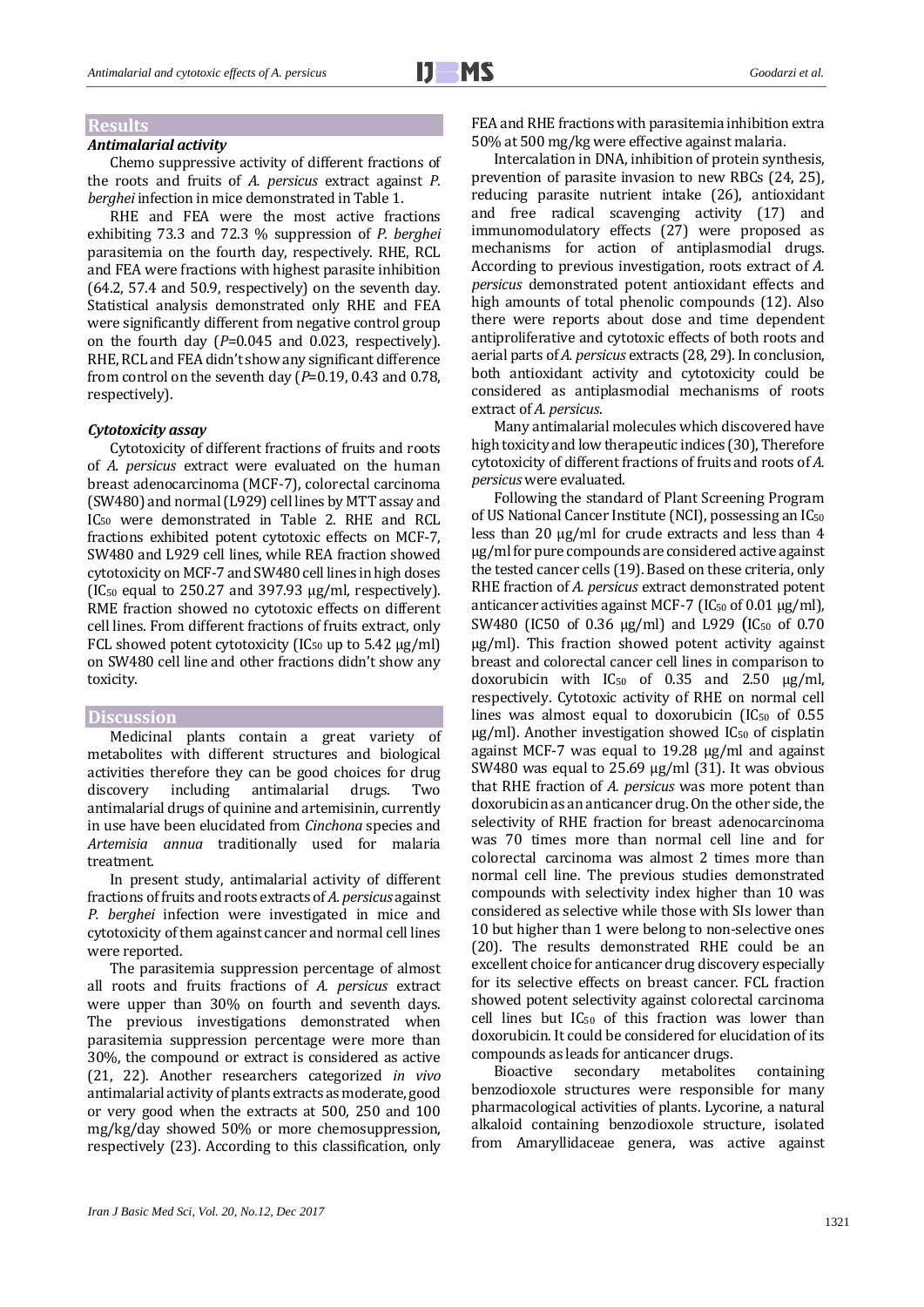chloroquine-sensitive strains of *P. falciparum* (32). Other bonzodioxole compounds like safrole, apiol and myristicin showed carcinogenic and other toxicological effects (33-35). Clinical antitumor agents like etoposide, teniposide and podophylotoxin have methylenedioxy unit in their structures (36, 37). Previous studies showed excellent bioavailability and low cytotoxicity of a variety of anticancer drugs with benzodioxole structures (38). Low cytotoxicity of molecules with benzodioxole structures converted them to considerable antimalarial compounds. Elucidation of active antiplasmodial compounds from effective fractions (RHE and FEA) of *A. persicus* extract and investigation of their toxicity were proposed for further studies.

# **Conclusion**

The results of this study have shown potent antimalarial and cytotoxic effects of hexane fraction of *A. persicus* roots extract. On the other hand, ethyl acetate fraction of fruits showed antimalarial activity with no cytotoxicity. The existence of bioactive compound(s) in RHE and FEA fractions or the synergist effects of compounds may be the reason of such good results.

# **Acknowledgment**

This research was a Pharm D thesis which was supported by a grant of Tehran University of Medical Sciences and Health Services (No 29070).

## **References**

1. World Health Organization (WHO). World Malaria Report 2016. Switzerland: 2017.

2. Mengiste B, Makonnen E, Urga K. *In vivo* antimalarial activity of *Dodonaea angustifolia* seed extracts against *Plasmodium berghei* in mice model. Momona Ethiop J Sci 2012; 4:47-63.

3. Khodadadi M, Nateghpour M, Souri E, Farivar L, Motevalli Haghi A, *et al*. Evaluation of effectiveness of ethanolic extract of *Artemisia aucheri*, individually and in combination with chloroquine, on chloroquine - sensitive strain of *Plasmodium berghei* in sourian mice. Iranian J Pub Health 2013; 42: 883- 888.

4. Muluye AB, Melese E, Adinew GM. Antimalarial activity of 80% methanolic extract of *Brassica nigra* (L.) Koch. (Brassicaceae) seeds against *Plasmodium berghei* infection in mice. BMC Complement Altern Med 2015; 15:367-375.

5. Langhorne J, Ndungu FM, Sponaas AM, Marsh K. Immunity to malaria: more questions than answers. Nat Immunol 2008; 9:725-732.

6. Newman DJ, Cragg GM. Natural products as sources of new drugs over the 30 years from 1981 to 2010. J Nat Prod 2012; 75:311-335.

7. Onguene PA, Ntie-Kang F, Lifongo LL, Ndom JC, Sippl W, Mbaze LM. The potential of antimalarial compounds derived from African medicinal plants. Part I: A pharmacological evaluation of alkaloids and terpenoids. Malar J 2013; 12:449- 474.

8. Pandey A, Tripathi S. Concept of standardization, extraction and pre-phytochemical screening strategies for herbal drug. J Pharmacogn Phytochem 2014; 2:115-119.

9. Schmidt TJ, Khalid SA, Romanha AJ, Alves TMA, Biavatti MW, Brun R, *et al*. The potential of secondary metabolites from plants as drugs or leads against protozoan neglected diseasespart I. Curr Med Chem 2012; 19:2128-2175.

10. Schmidt TJ, Khalid SA, Romanha AJ, Alves TMA, Biavatti MW, Brun R, *et al*. The potential of secondary metabolites from plants as drugs or leads against protozoan neglected diseasespart II. Curr Med Chem 2012; 19:2176-2228.

11. Nazemiyeh H, Razavi SM, Delazar A, Asnaashari S, Khoi NS, Daniali S, *et al*. Distribution profile of volatile constituents in different parts of *Astrodaucus orientalis* (L.) Drude. Rec Nat Prod 2009; 3:126-130.

12. Goodarzi S, Hadjiakhoondi A, Yassa N, Khanavi M, Tofighi Z. Essential oils chemical composition, antioxidant activities and total phenols of *Astrodaucus persicus*. Iran J Basic Med Sci 2016; 19:159-165.

13. Goodarzi S, Hadjiakhoondi A, Yassa N, Khanavi M, Tofighi Z. New benzodioxole compounds from the root extract of *Astrodaucus persicus* Iran J Pharm Res 2016; 15: 901-906.

14. Gupta SD, Rao GB, Bommaka MK, Raghavendra NM, Aleti S. Eco-sustainable synthesis and biological evaluationof 2-phenyl 1,3-benzodioxole derivatives as anticancer, DNA binding and antibacterial agents. Arab J Chem 2016; 9:S1875-1883.

15. Nateghpour M, Farivar L, Souri E, Hajjaran H, Mohebali M, Motevalli Haghi A. The effect of *Otostegia persica* in combination with chloroquine on chloroquine-sensitive and chloroquine-resistant strains of *Plasmodium berghei* using *in-vivo* fixed ratios method. Iran J Pharm Res 2012; 11:583-588. 16. Peters W. Chemotherapy and drug resistance in malaria. London: Academic Press; 1970. P.876.

17. Fidock DA, Rosenthal PJ, Croft SL, Brun R, Nwaka S. Antimalarial drug discovery: efficacy models for compound screening. Nat Rev Drug Discov 2004; 3:509-520.

18. Kalra BS, Chawla S, Gupta P, Valecha N. Screening of antimalarial drugs: An overview. Indian J Pharmacol 2006; 38:5-12.

19. Tofighi Z, Asgharian P, Goodarzi S, Hadjiakhoondi A, Ostad SN, Yassa N. Potent cytotoxic flavonoids from Iranian *Securigera securidaca*. Med Chem Res 2014; 23:1718-1724.

20. Pena-Moran OA,Villarreal ML, Alvarez-Berber L, Meneses-Acosta A, Rodriguez-Lopez V. Cytotoxicity, post-treatment recovery, and selectivity analysis of naturally occurring podophyllotoxins from *Bursera fagaroides* var. *fagaroides* on breast cancer cell lines. Molecules 2016; 21: 1013-1028.

21. Krettli AU, Adebayo JO, Krettli LG. Testing of natural products and synthetic molecules aiming at new antimalarials. Curr Drug Targets 2009; 10:261-270.

22. Adugna M, Feyera T, Taddese W, Admasu P. *In vivo* antimalarial activity of crude extract of aerial part of *Artemisia abyssinica* against *Plasmodium berghei* in mice. Global J Pharmacol 2014; 8:460-468.

23. Deharo E, Bourdy G, Quenevo C, Munoz V, Ruiz G, Sauvain M. A search for natural bioactive compounds in Bolivia through a multidisciplinary approach. Part V. Evaluation of the antimalarial activity of plants used by the Tacana Indians. J Ethnopharmacol 2001; 77:91-98.

24. Rasoanaivo P, Wright CW, Willcox ML, Gilbert B. Whole plant extracts versus single compounds for the treatment of malaria: synergy and positive interactions. Malar J 2011; 10:4- 15.

25. Builders MI, Uguru MO, Aguiyi C. Antiplasmodial potential of the African mistletoe: *Agelanthus dodoneifolius*Polh & Wiens. Indian J Pharm Sci 2012; 74:223-229.

26. Al-Adhroey AH, Nor ZM, Al-Mekhlafi HM, Mahmud R. Median lethal dose, antimalarial activity, phytochemical screening and radical scavenging of methanolic languas galangal rhizome extract. Molecules 2010; 15:8366-8376.